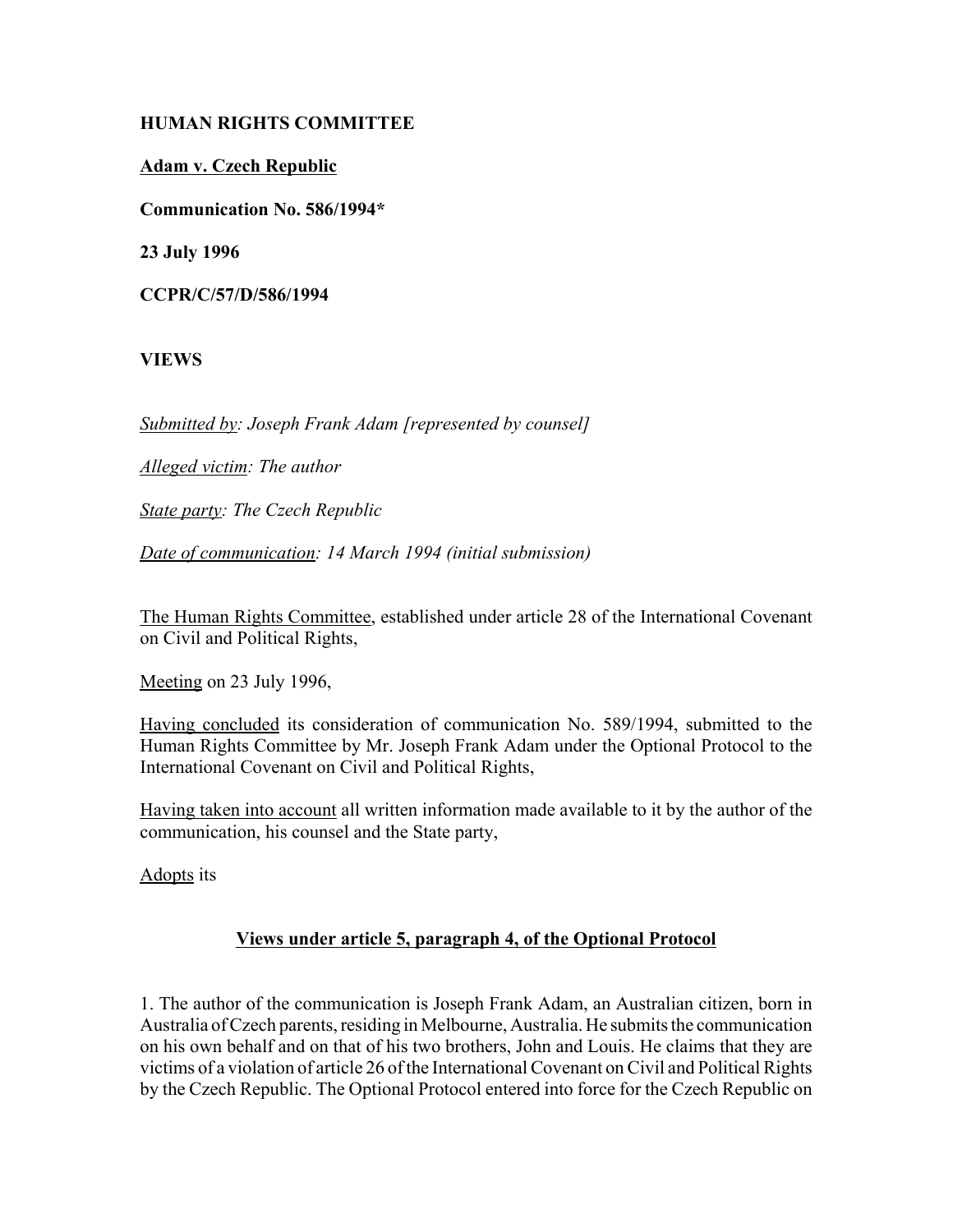12 June 1991<sup>a</sup>

#### The facts as submitted by the authors

2.1 The author's father, Vlatislav Adam, was a Czech citizen, whose property and business were confiscated by the Czechoslovak Government in 1949. Mr. Adam fled the country and eventually moved to Australia, where his three sons, including the author of the communication, were born. In 1985, Vlatislav Adam died and, in his last will and testament, left his Czech property to his sons. Since then, the sons have been trying in vain to have their property returned to them.

2.2 In 1991, the Czech and Slovak Republic enacted a law rehabilitating Czech citizens who had left the country under Communist pressure and providing for restitution of their property or compensation for the loss thereof. On 6 December 1991, the author and his brothers, through Czech solicitors, submitted a claim for restitution of their property. Their claim was rejected on the grounds that they did not fulfil the then applicable dual requirement of Act 87/91 that applicants have Czech citizenship and be permanent residents in the Czech Republic.

2.3 Since the rejection of their claim, the author has on several occasions petitioned the Czech authorities, explaining his situation and seeking a solution, all to no avail. The authorities in their replies refer to the legislation in force and argue that the provisions of the law, limiting restitution and compensation to Czech citizens are necessary and apply uniformly to all potential claimants.

### The complaint

3. The author claims that the application of the provision of the law, that property be returned or its loss be compensated only when claimants are Czech citizens, makes him and his brothers victims of discrimination under article 26 of the Covenant.

### The State party's observations and the author's comments

4.1 On 23 August 1994, the communication was transmitted to the State party under rule 91 of the Committee's rules of procedure.

4.2 In its submission dated 17 October 1994, the State party states that the remedies in civil proceedings such as that applicable in the case of Mr. Adam are regulated by Act No. 99/1963, by the Code of Civil Procedure as amended, in particular by Act No. 519/1991 and Act No. 263/1992.

4.3 The State party quotes the texts of several sections of the law, without, however, explaining how the author should have availed himself of those provisions. It concludes that since 1 July 1993, Act No. 182/1993, on the Constitutional Court, stipulates the citizens' right to appeal also to the Constitutional Court of the Czech Republic. Finally, Mr. Adam did not make use of the possibility of filing a claim before the Constitutional Court.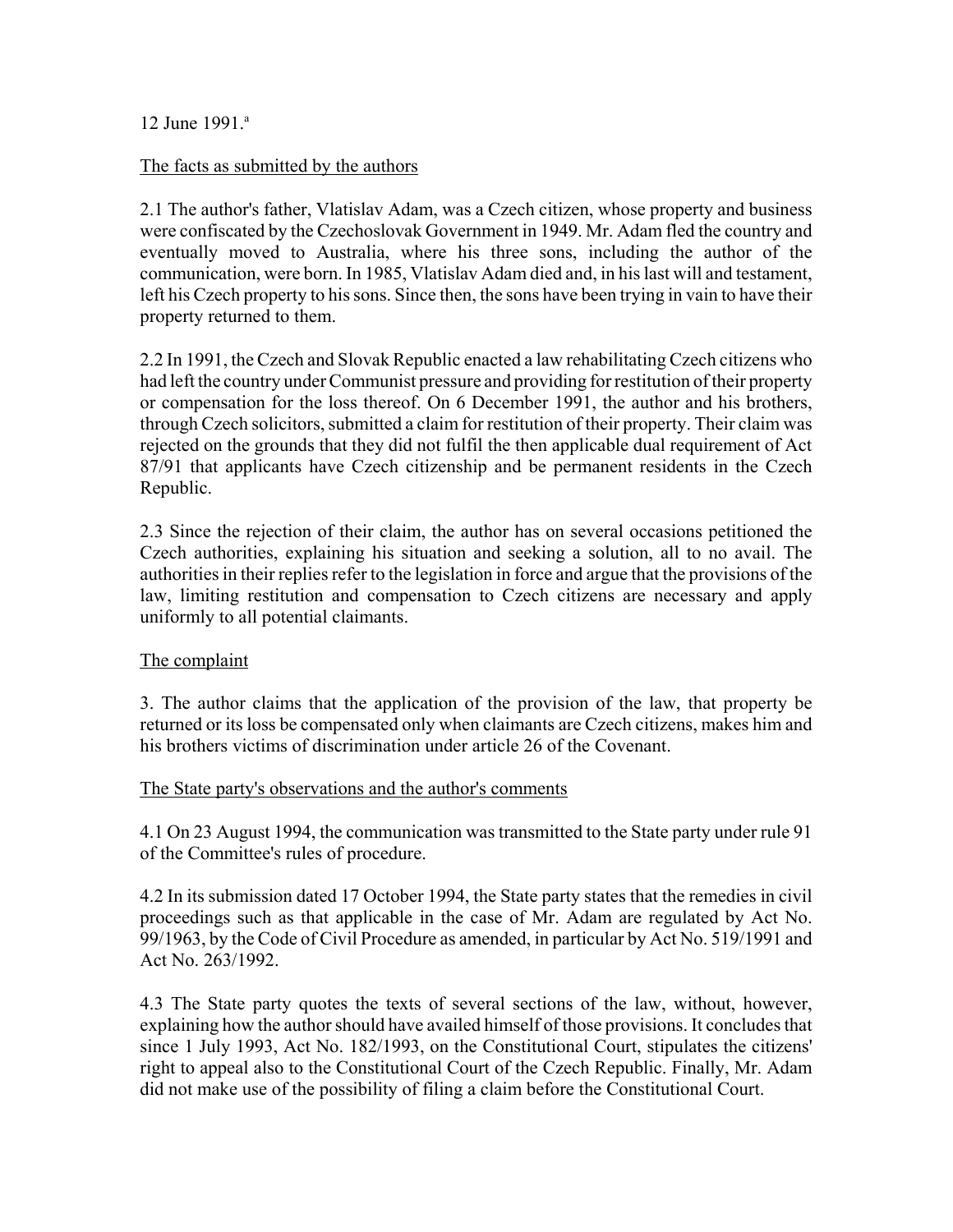5.1 By letter of 7 November 1994, the author informs the Committee that the State party is trying to circumvent his rights by placing his property and business on sale.

5.2 By letter of 5 February 1995, the author contests the relevance of the State party's general information and reiterates that his lawyers in Czechoslovakia have been trying to obtain his property since his father died in 1985. He submits that as long as Czech law requires claimants to be Czech citizens, there is no way that he can successfully claim his father's property in the Czech courts.

### The Committee's decision on admissibility

6.1 Before considering any claims contained in a communication, the Human Rights Committee must, in accordance with rule 87 of its rules of procedure, decide whether or not it is admissible under the Optional Protocol to the Covenant.

6.2 The Committee observed ratione materiae that although the author's claims relate to property rights, which are not themselves protected in the Covenant, he also alleges that the confiscations under prior Czechoslovak governments were discriminatory and that the new legislation of the Czech Republic discriminates against persons who are not Czech citizens. Therefore, the facts of the communication appear to raise an issue under article 26 of the Covenant.

6.3 The Committee has also considered whether the violations alleged can be examined ratione temporis. It notes that although the confiscations took place before the entry into force of the Covenant and of the Optional Protocol for the Czech Republic, the new legislation that excludes claimants who are not Czech citizens has continuing consequences subsequent to the entry into force of the Optional Protocol for the Czech Republic, which could entail discrimination in violation of article 26 of the Covenant.

6.4 Article 5, paragraph 2 (a), of the Optional Protocol precludes the Committee from considering a communication if the same matter is being examined under another procedure of international investigation or settlement. In this connection, the Committee has ascertained that the same matter is not being examined under another procedure of international investigation or settlement.

6.5 With respect to the requirement of exhaustion of domestic remedies, the Committee recalls that only such remedies have to be exhausted which are both available and effective. The applicable law on confiscated property does not allow for restoration or compensation to the author. Moreover, the Committee notes that the author has been trying to recover his property since his father died in 1985 and that the application of domestic remedies can be deemed, in the circumstances, unreasonably prolonged.

7. Based on those considerations, the Human Rights Committee decided on 16 March 1995 that the communication was admissible inasmuch as it may raise issues under article 26 of the Covenant.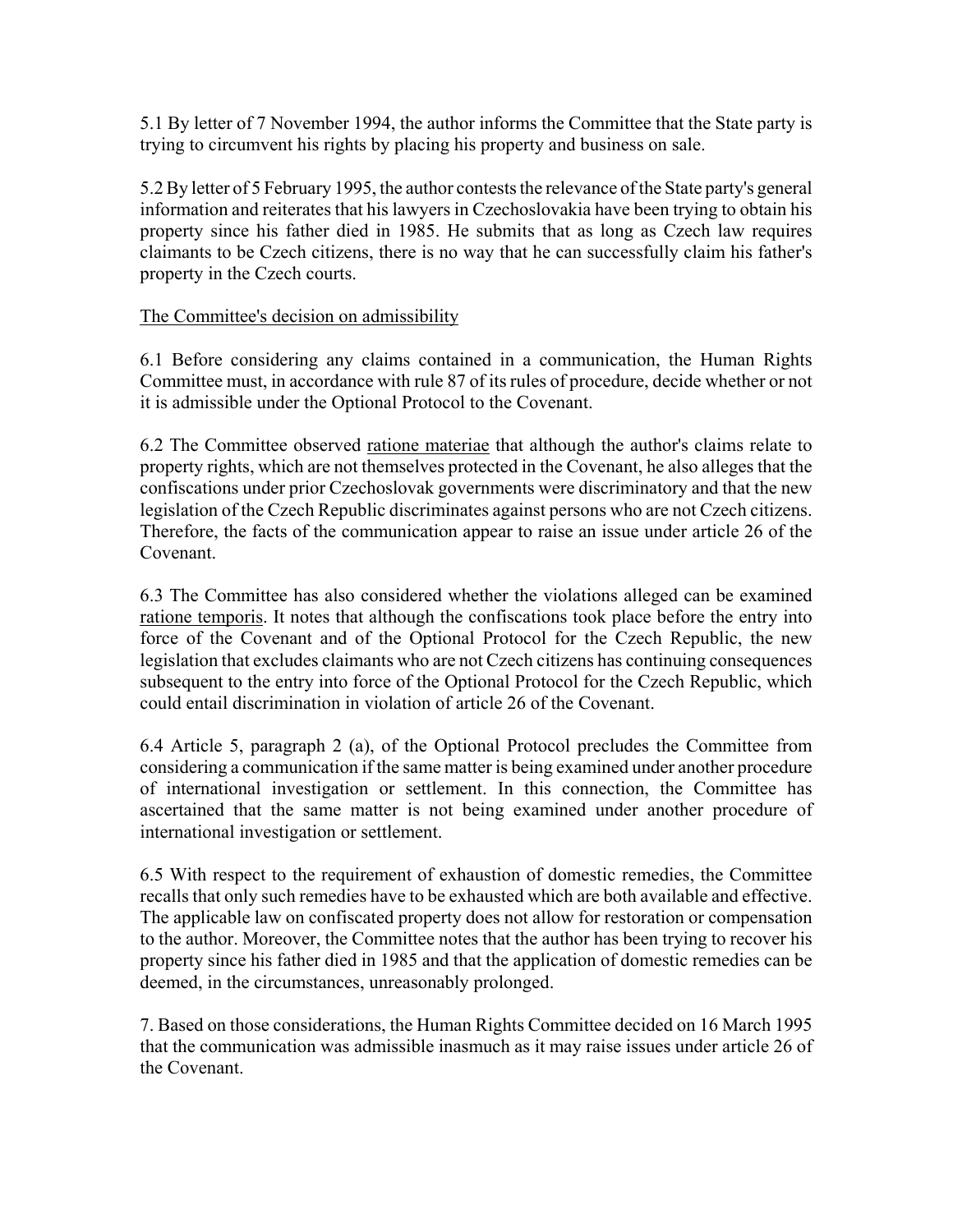### Observations of the State party

8.1 By note verbale of 10 November 1995, the State party reiterates its objections to the admissibility of the communication, in particular that the author has not availed himself of all national legal remedies.

8.2 It argues that the author is an Australian citizen permanently resident in Australia. As to the alleged confiscation of his father's property in 1949, the State party explains that the Decree of the President of the Republic No. 5/1945 did not represent the conveyance of the ownership title to the State but only restricted the owner in exercising his ownership right.

8.3 The author's father, Vlatislav Adam, was a citizen of Czechoslovakia and left the country for Australia, where the author was born. If indeed Vlatislav Adam willed his Czech property to his sons by virtue of his testament, it is not clear whether he owned any Czech property in 1985, and the author has not explained what steps, if any, he has taken to acquire the inheritance.

8.4 In 1991 the Czech and Slovak Federal Republic adopted a law (Act No. 87/1991) on extrajudicial rehabilitations which rehabilitates Czech citizens who left the country under Communist oppression, and stipulates the restitution of their property and compensation for their loss. On 6 December 1991, the author and his brothers claimed the restitution of their property. Their claim was rejected because they were not persons entitled to the recovery of property pursuant to the Extrajudicial Rehabilitation Act, since they did not satisfy the conditions of citizenship of the Czech Republic and of permanent residence there. The author failed to invoke remedies available against the decision denying him restitution. Moreover, the author failed to observe the legal six-month term to claim his property, the statute of limitations having ended on 1 October 1991. Nevertheless, pursuant to article 5, paragraph 4, of the Extrajudicial Rehabilitation Act, the author could have filed his claims in court until 1 April 1992, but he did not do so.

8.5 The author explains that his attorney felt that there were no effective remedies and that was why they did not pursue their appeals. That subjective assessment is irrelevant to the objective existence of remedies. In particular, he could have lodged a complaint with the Constitutional Court.

8.6 Czech constitutional law, including the Charter of Fundamental Rights and Freedoms, protects the right to own property and guarantees inheritance. Expropriation is possible only in the public interest and on the basis of law, and is subject to compensation.

8.7 The Extrajudicial Rehabilitation Act was amended in order to eliminate the requirement of permanent residence; that occurred pursuant to a finding of the Constitutional Court of the Czech Republic of 12 July 1994. Moreover, in cases in which the real estate cannot be surrendered, financial compensation is available.

8.8 Articles 1 and 3 of the Charter of Fundamental Rights and Freedoms stipulate equality in the enjoyment of rights and prohibits discrimination. The right to judicial protection is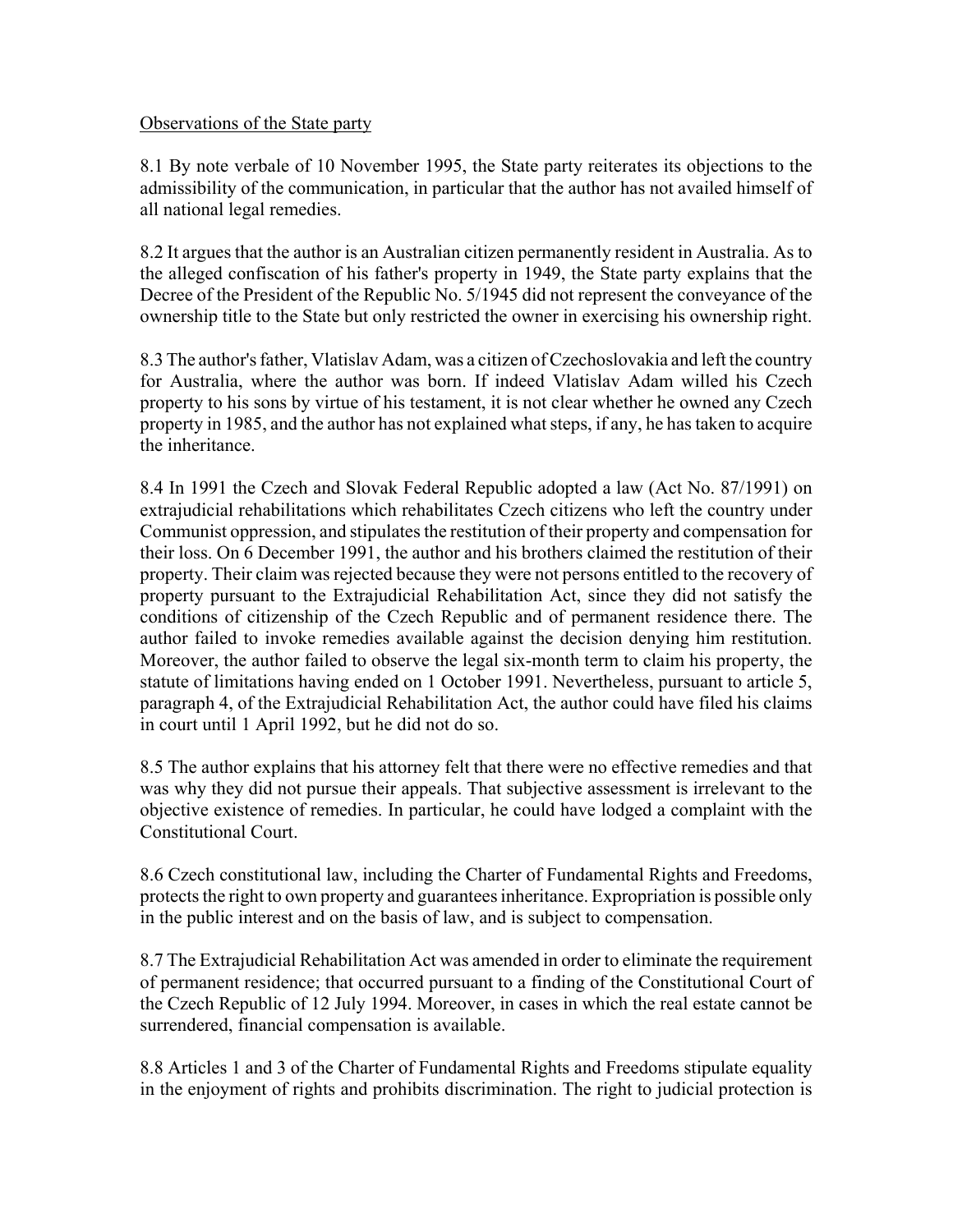regulated in article 36 of the Charter. The Constitutional Court decides about the abrogation of laws or of their individual provisions if they are in contradiction with a constitutional law or international treaty. A natural person or legal entity is entitled to file a constitutional complaint.

8.9 The author not only failed to invoke the relevant provisions of the Extrajudicial Rehabilitation Act in a timely fashion. He could also have lodged a claim to domestic judicial authorities based on the direct applicability of the International Covenant on Civil and Political Rights, with reference to article 10 of the Constitution, article 36 of the Charter of Fundamental Rights and Freedoms, articles 72 and 74 of the Constitutional Court Act, and article 3 of the Civil Procedure Code. If the author had availed himself of those procedures and if he had not been satisfied with the result, he could still have sought review of legal regulations pursuant to the Constitutional Court Act.

9.1 The State party also endeavours to explain the broader political and legal circumstances of the case and contends that the author's presentation of the facts is misleading. After the democratization process begun in November 1989, the Czech and Slovak Republic, and subsequently the Czech Republic, made a considerable effort to remove some of the property injustices caused by the communist regime. The endeavour to return property, as stipulated in the Rehabilitation Act, was in part a voluntary and moral act of the Government and not a duty or legal obligation. "It is also necessary to point out the fact that it was not possible and, with regard to the protection of the justified interests of the citizens of the present Czech Republic, even undesirable, to remove all injuries caused by the past regime over a period of forty years."

9.2 The precondition of citizenship for restitution or compensation should not be interpreted as a violation of the prohibition of discrimination pursuant to article 26 of the Covenant. "The possibility of explicit restriction to acquiring the ownership of certain property by only some persons is contained in article 11, paragraph 2, of the Charter of Fundamental Rights and Freedoms. This article states that the law may determine that certain property may only be owned by citizens or legal entities having their seat in the Czech and Slovak Federal Republic. In this respect, the Charter speaks of citizens of the Czech and Slovak Federal Republic, and after January 1, 1993, of citizens of the Czech Republic."

9.3 The Czech Republic considers the restriction to exercising rights of ownership by imposing the condition of citizenship to be legitimate. In this connection, it refers not only to article 3, paragraph 1, of the Charter of Fundamental Rights and Freedoms, containing the non-discrimination clause, but above all to the relevant clauses of international human rights treaties.

### The author's comments

10.1 As to the facts of the claim, the author explains that in January 1949 his father was ordered out of his business, which was confiscated. He had to hand over the books and the bank accounts and was not even able to take his own personal belongings. As to his departure from Czechoslovakia, he was not able to emigrate legally but had to cross the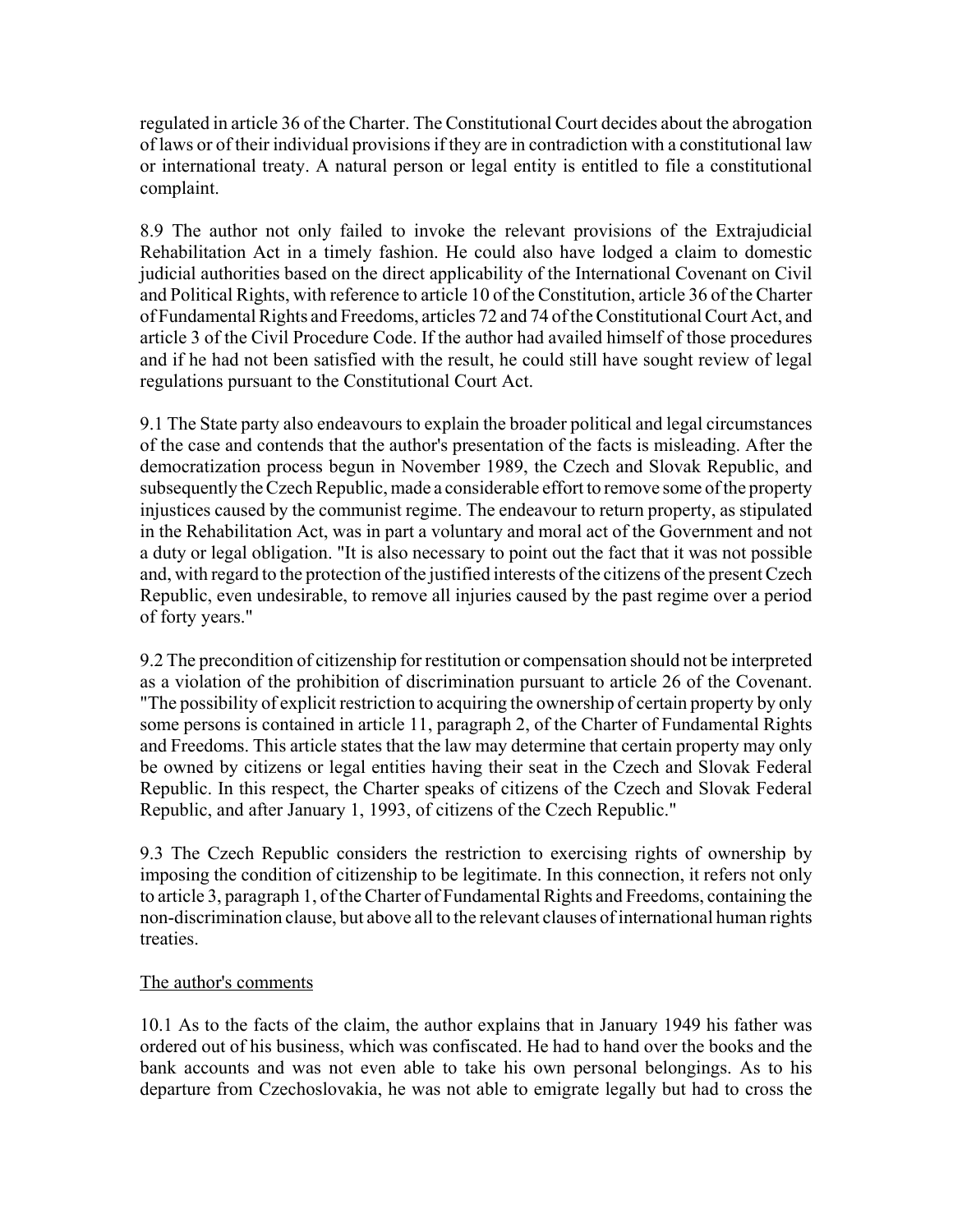border illegally into West Germany, where he remained in a refugee camp for a year before being able to emigrate to Australia.

10.2 He disputes the State party's contention that he did not avail himself of domestic remedies. He reiterates that he himself and his attorneys in Prague have tried to assert the claim to inheritance since his father died, in 1985, without success. In December 1991, he and his brothers submitted their claim, which was rejected for lack of citizenship and permanent residence. Moreover, their claim was by virtue of inheritance. He further complains about unreasonably prolonged proceedings in the Czech Republic, in particular that whereas their letters to the Czech Government reached the Czech authorities within a week, the replies took 3 to 4 months.

10.3 As to their Czech citizenship, they claim that the consulate in Australia informed them that if both mother and father were Czech citizens, the children were automatically Czech citizens. However, the Czech Government subsequently denied that interpretation of the law.

### Review of admissibility

11.1 The State party has requested that the Committee revise its decision on admissibility on the grounds that the author has not exhausted domestic remedies. The Committee has taken into consideration all arguments presented by the State party and the explanations given by the author. In the circumstances of this case, considering that the author is abroad and that his lawyers are in the Czech Republic, it would seem that the imposition of a strict statute of limitations for lodgings claims by persons abroad is unreasonable. In the author's case, the Committee has taken into account the circumstance that he has been trying to assert his inheritance claim since 1985 and that his Prague attorneys have been unsuccessful, ultimately not because of the statute of limitations but because the Rehabilitation Act, as amended, stipulates that only citizens can claim restitution or compensation. Since the author, according to his last submission, which has not been disputed by the State party (para. 10.3) is not a Czech citizen, he cannot invoke the Rehabilitation Act in order to obtain the return of his father's property.

11.2 In the absence of legislation enabling the author to claim restitution, recourse to the Constitutional Court cannot be considered an available and effective remedy for purposes of article 5, paragraph 2 (b), of the Optional Protocol. In the circumstances of this case, such a remedy must be considered as an extraordinary remedy, since the right being challenged is not a constitutional right to restitution as such, bearing in mind that the Czech and Slovak legislature considered the 1991 Rehabilitation Act to be a measure of moral rehabilitation rather than a legal obligation (para. 9.1). Moreover, the State has argued that it is compatible with the Czech Constitution and in keeping with Czech public policy to restrict the ownership of property to citizens.

11.3 Under these circumstances, the Committee finds no reason to set aside its decision on admissibility of 16 March 1995.

### Examination of the merits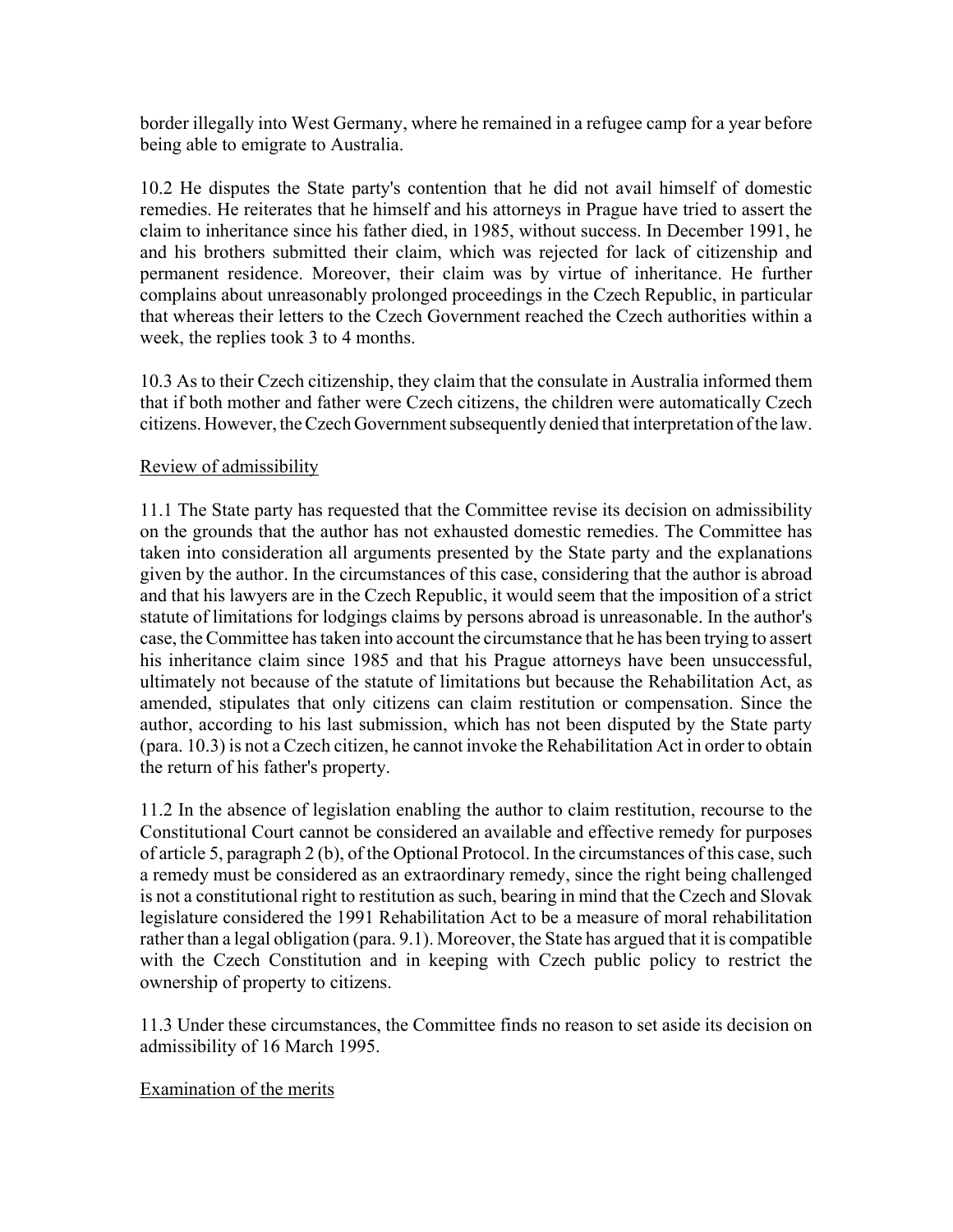12.1 The Human Rights Committee has considered the present communication in the light of all the information made available to it by the parties, as provided in article 5, paragraph 1, of the Optional Protocol.

12.2 The communication was declared admissible only insofar as it may raise issues under article 26 of the Covenant. As the Committee has already explained in its decision on admissibility (para. 6.2 above), the right to property, as such, is not protected under the Covenant. However, a confiscation of private property or the failure of a State party to pay compensation for such confiscation could still entail a breach of the Covenant if the relevant act or omission was based on discriminatory grounds, in violation of article 26 of the Covenant.

12.3 The issue before the Committee is whether the application of Act 87/1991 to the author and his brothers entailed a violation of their right to equality before the law and to the equal protection of the law. The Committee observes that the confiscations themselves are not here at issue but rather the denial of restitution to the author and his brothers, whereas other claimants under the Act have recovered their properties or received compensation therefor.

12.4 In the instant case, the author has been affected by the exclusionary effect of the requirement in Act 87/1991 that claimants be Czech citizens. The question before the Committee, therefore, is whether the precondition to restitution or compensation is compatible with the non-discrimination requirement of article 26 of the Covenant. In this context, the Committee reiterates its jurisprudence that not all differentiation in treatment can be deemed to be discriminatory under article 26 of the Covenant.<sup>b</sup> A differentiation which is compatible with the provisions of the Covenant and is based on reasonable grounds does not amount to prohibited discrimination within the meaning of article 26.

12.5 In examining whether the conditions for restitution or compensation are compatible with the Covenant, the Committee must consider all relevant factors, including the original entitlement of the author's father to the property in question and the nature of the confiscation. The State party itself has acknowledged that the confiscations under the Communist governments were injurious and that is why specific legislation was enacted to provide for a form of restitution. The Committee observes that such legislation must not discriminate among the victims of the prior confiscations, since all victims are entitled to redress without arbitrary distinctions. Bearing in mind that the author's original entitlement to his property by virtue of inheritance was not predicated on citizenship, the Committee finds that the condition of citizenship in Act 87/1991 is unreasonable.

12.6 In this context, the Committee recalls its rationale in its views on communication No. 516/1992 (Simunek et al. v. the Czech Republic), adopted on 19 July 1995,<sup>c</sup> in which it considered that the authors in that case and many others in analogous situations had left Czechoslovakia because of their political opinions and had sought refuge from political persecution in other countries, where they eventually established permanent residence and obtained a new citizenship. Taking into account that the State party itself is responsible for the departure of the author's parents in 1949, it would be incompatible with the Covenant to require the author and his brothers to obtain Czech citizenship as a prerequisite for the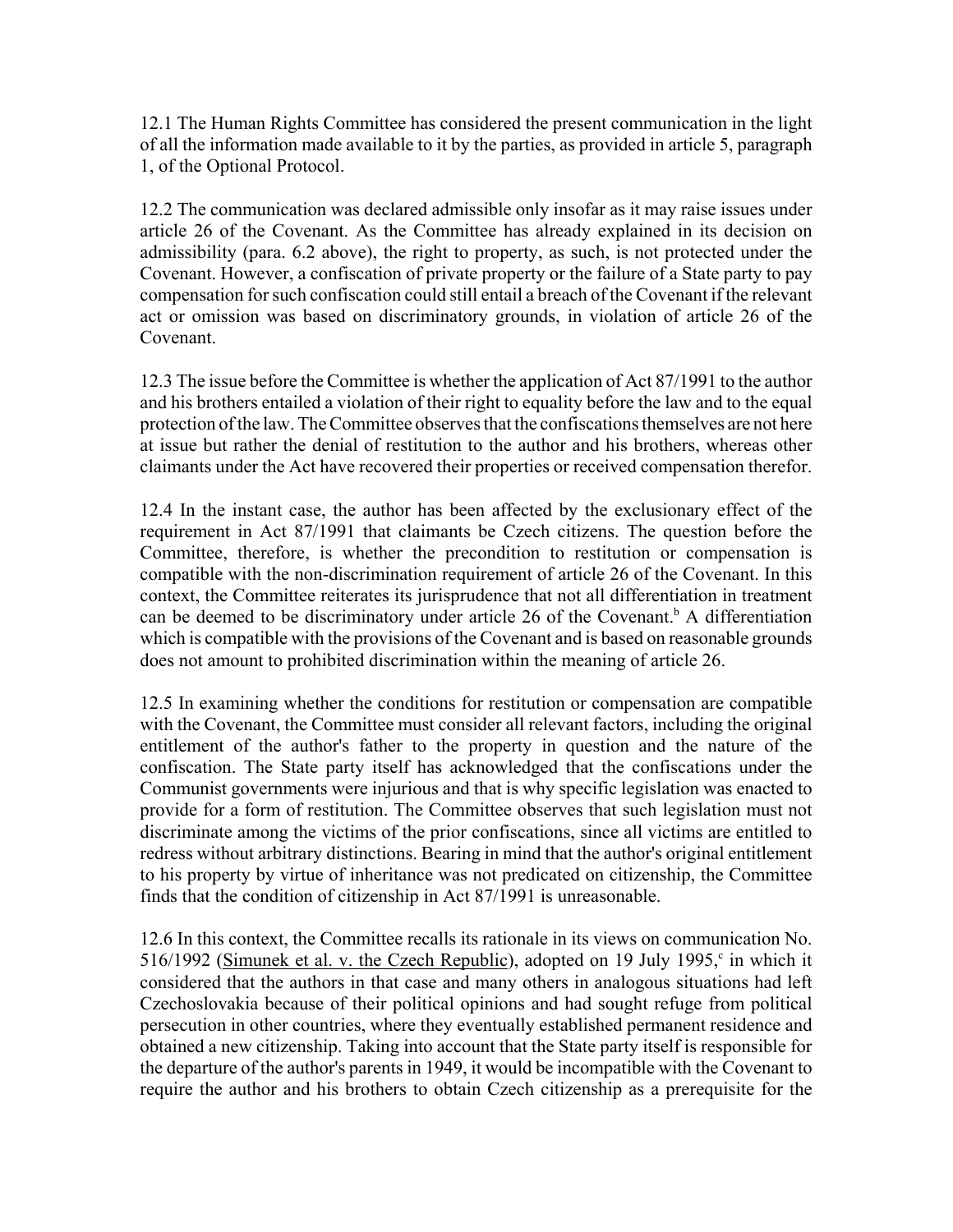restitution of their property or, alternatively, for the payment of appropriate compensation.

12.7 The State party contends that there is no violation of the Covenant because the Czech and Slovak legislators had no discriminatory intent at the time of the adoption of Act 87/1991. The Committee is of the view, however, that the intent of the legislature is not dispositive in determining a breach of article 26 of the Covenant, but rather the consequences of the enacted legislation. Whatever the motivation or intent of the legislature, a law may still contravene article 26 of the Covenant if its effects are discriminatory.

12.8 In the light of the above considerations, the Committee concludes that Act 87/1991 and the continued practice of non-restitution to non-citizens of the Czech Republic have had effects upon the author and his brothers that violate their rights under article 26 of the Covenant.

13.1 The Human Rights Committee, acting under article 5, paragraph 4, of the Optional Protocol, is of the view that the denial of restitution or compensation to the author and his brothers constitutes a violation of article 26 of the International Covenant on Civil and Political Rights.

13.2 In accordance with article 2, paragraph 3 (a), of the Covenant, the State party is under an obligation to provide the author and his brothers with an effective remedy, which may be compensation if the property in question cannot be returned. The Committee further encourages the State party to review its relevant legislation to ensure that neither the law itself nor its application is discriminatory.

13.3 Bearing in mind that, by becoming a party to the Optional Protocol, the State party has recognized the competence of the Committee to determine whether there has been a violation of the Covenant or not and that, pursuant to article 2 of the Covenant, the State party has undertaken to ensure to all individuals within its territory and subject to its jurisdiction the rights recognized in the Covenant and to provide an effective and enforceable remedy in case a violation has been established, the Committee wishes to receive from the State party, within 90 days, information about the measures taken to give effect to the Committee's views.

[Adopted in English, French and Spanish, the English text being the original version.]

 $\mathcal{L}_\text{max}$ 

b/ See Official Records of the General Assembly, Forty-second Session, Supplement No.

<sup>\*</sup> The text of an individual opinion of one Committee member is appended.

a/ The Czech and Slovak Federal Republic ratified the Optional Protocol in March 1991, but on 31 December 1992 the Czech and Slovak Federal Republic ceased to exist. On 22 February 1993, the Czech Republic notified its succession to the Covenant and the Optional Protocol.